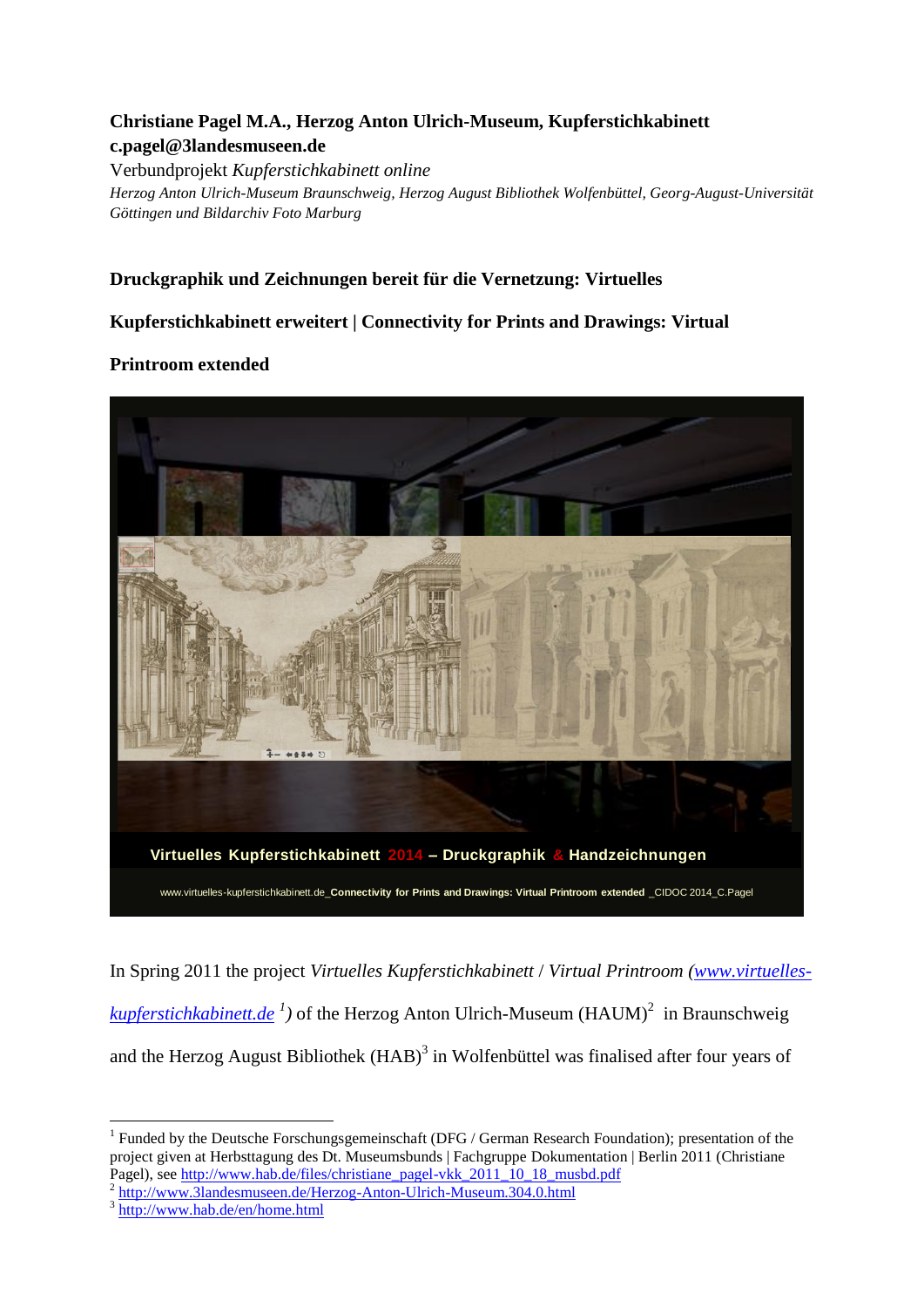collaborative digitisation and cataloguing of more than 46.000 Early Modern Prints made accessible to the public through the joint online database *Virtuelles Kupferstichkabinett*. Gathering prints from museum and library for a "virtual unification" allowing for comprehensive research across both institutions has been a desideratum as the core holdings of the Collections of Prints and Drawings in both institutions have common roots deriving from the baroque collections of the Dukes of Braunschweig-Wolfenbüttel. Several transfers not least on occasion of the opening of the Cabinet of Prints and Drawings for public access by Herzog Carl I. in 1765 as well as recent exchange processes up to the beginning of the  $20<sup>th</sup>$ century fostered the interlacing of both collections. The Virtuelles Kupferstichkabinett enables retrieval even if the current location of an object has not been transferred correctly by means of reference literature which frequently cites elder sources. The International Conference at the end of the project in spring 2011, programmatically entitled *Kupferstichkabinett online<sup>4</sup>*, revealed the potential of the connectivity of metadata using the internet as an intermediary. The conference has been the starting point for an initiative of keepers of Cabinets of Prints and Drawings in Austria, Germany and Switzerland with regard to fostering their activities of networking in the field of online publication; three years later now, the objective of developing a Virtual Print Catalogue takes shape. With coordination from the Deutsches Dokumentationszentrum für Kunstgeschichte - Bildarchiv Foto Marburg<sup>5</sup> and intense commitment of a core group of art historians and paper conservators from Graphic Collections collaboratively developing a controlled vocabulary for the indexation the first decisive steps have been taken. The vocabulary will be based on the structure of and mapped to the AAT, starting with the facets of "Materials" and "Processes and Techniques". The vocabulary work will reuse resp. extend the multilingual vocabulary developed for the enrichment of metadata from 23 international project partners in 16 different languages in the

<u>.</u>

<sup>&</sup>lt;sup>4</sup> For program, abstracts and presentations of the Conference Printroom Online, see

<http://www.hab.de/en/home/research/projects/virtual-printroom/printroom-online-conference-abstracts.html> <sup>5</sup> <http://www.fotomarburg.de/>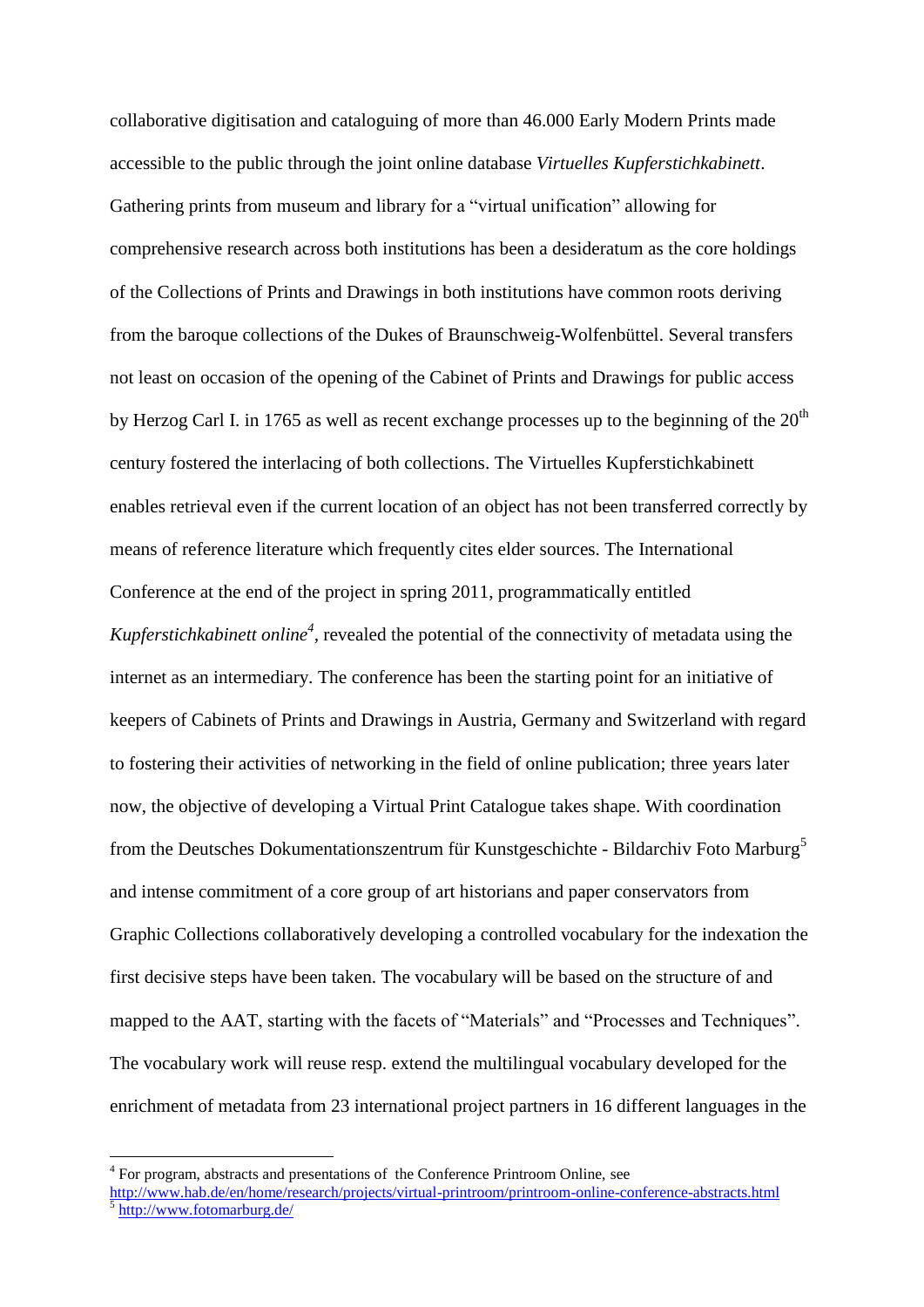course of the EU-co-funded project *Partage Plus. Digitising and Enabling Art Nouveau for Europeana 6 [\(http://www.partage-plus.eu/\)](http://www.partage-plus.eu/) .*

*Kupferstichkabinett online<sup>7</sup>* is also the name of the subsequent joint research project of the HAUM and the HAB collaboratively publishing another 40.0000 Early Modern Prints and funding doctoral and post-doctoral fellowships; two further partners are involved: the Bildarchiv Foto Marburg providing the iconographic indexation and the Georg-August-Universität Göttingen with regard to scholarly research closely connected to the process of online publication. Funded by the Niedersächsisches Ministerium für Wissenschaft und Kultur aus Mitteln des Niedersächsischen Vorab der VolkswagenStiftung (Ministery of Science and Culture in Lower Saxony / Niedersächsisches Vorab of the VolkswagenStiftung) within a period of three years (2014-2017) 26.000 prints from the Braunschweiger Kupferstichkabinett of the HAUM (the Italian prints, the Dutch and Flemish prints and the English prints) $\delta$  and 14.000 selected prints from the HAB are being digitised.

At the same time there is a second project online publication project working in the Kupferstichkabinett of the HAUM which concentrates on the Collection of Drawings. Starting in March 2013, in the course of three years about 10.000 drawings are being catalogued and prepared for online publication in the project *Virtuelles Zeichnungskabinett*, funded by the Deutsche Forschungsgemeinschaft (DFG / German Research Foundation). The database of the Virtuelles Kupferstichkabinett previously built for print cataloguing demands had been modified and extended in some respects in the meantime relating to specifics of the description of drawings. Basic records of the drawings had to be imported from the internal

<u>.</u>

<sup>6</sup> The vocabulary is available for free reuse on the Partage Plus project website, provided in SKOS/RDF representation, in CSV-format or as Excel spreadsheeet, see [http://www.partage](http://www.partage-plus.eu/en/contents/91,Partage+Plus+Vocabulary)[plus.eu/en/contents/91,Partage+Plus+Vocabulary](http://www.partage-plus.eu/en/contents/91,Partage+Plus+Vocabulary) ; for browsing the complete list online, see <http://partage.vocnet.org/> .

<sup>7</sup> [http://www.mwk.niedersachsen.de/portal/live.php?navigation\\_id=6257&article\\_id=117067&\\_psmand=19](http://www.mwk.niedersachsen.de/portal/live.php?navigation_id=6257&article_id=117067&_psmand=19)

<sup>&</sup>lt;sup>8</sup> About 19.000 prints of the German School have been published between 2007 and 2011.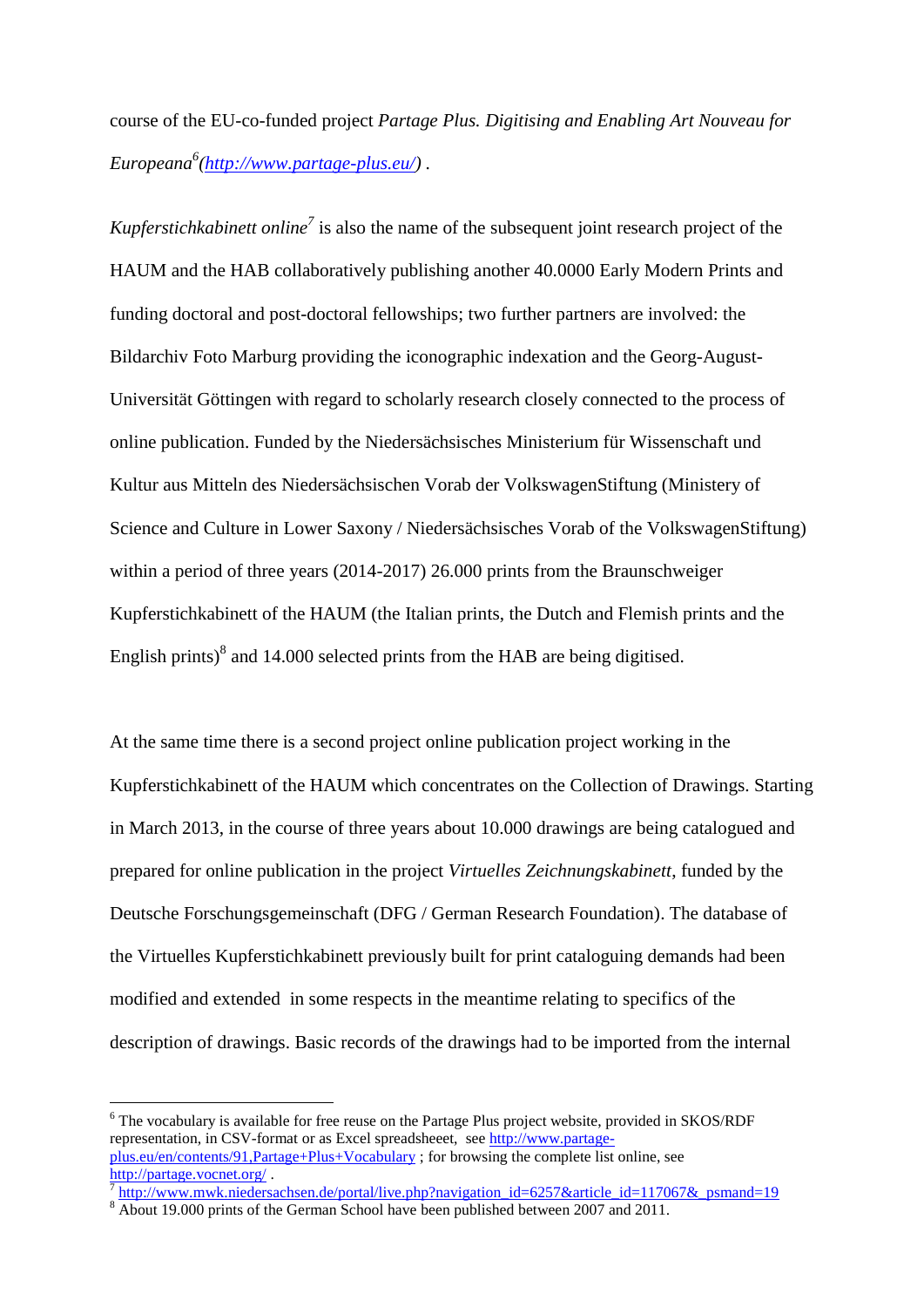collection's database. Need for postprocessing almost neutralised the possible advantage compared to the cataloguing of prints where the records have to be created entirely new, based on information taken from record-cards with heterogeneous depth of information. Both project teams collaboratively recently revised the concept for a partial modification of the database regarding further standardisation, consistency, differentiation and avoiding redundancy wherever possible. The former in-house developed vocabulary has been mapped to the AAT as far as possible. The preferred spelling of the artists' names is according to the AKL online and the spelling of the natural persons in general follows the preferred spelling of the GND. The rules for the entries of bibliographic references, previously listed as e.g. "Bartsch 455" have been modified to listing the source precisely, thus providing a unique identifier, like "Bartsch XVI.234.455" which allows for grouping and linking all prints relating to this reference within the database resp. in other online publishing environments. As a consequence we had to separate the information on the state of a print from the values in the field of the reference number because we want to able to differentiate the search according to states. Another act of separation concerned the organisation of metadata in the field of provenance. Previous owners had been organised as a controlled index list of persons with life and death dates added in brackets, followed by the reference number of Lugt; the previous owners like all other persons are now being maintained in the persons' authority which determines the preferred name spelling and provides variant spellings as well as the identifiers of Authorities, like the GND, ULAN etc., but does not aim to provide complete biographical information. The details included help to identify a person, the variant spellings supporting retrieval. The role of a person in relation to an object is defined by means of controlled vocabulary mapped to the AAT; finally the Lugt nr. is located in a separate field allowing for linking to the online resource of the Fondation Custodia<sup>9</sup> with further information. Descriptive titles and titles taken from literature will be displayed within square brackets. We are

1

<sup>&</sup>lt;sup>9</sup> <http://www.marquesdecollections.fr/>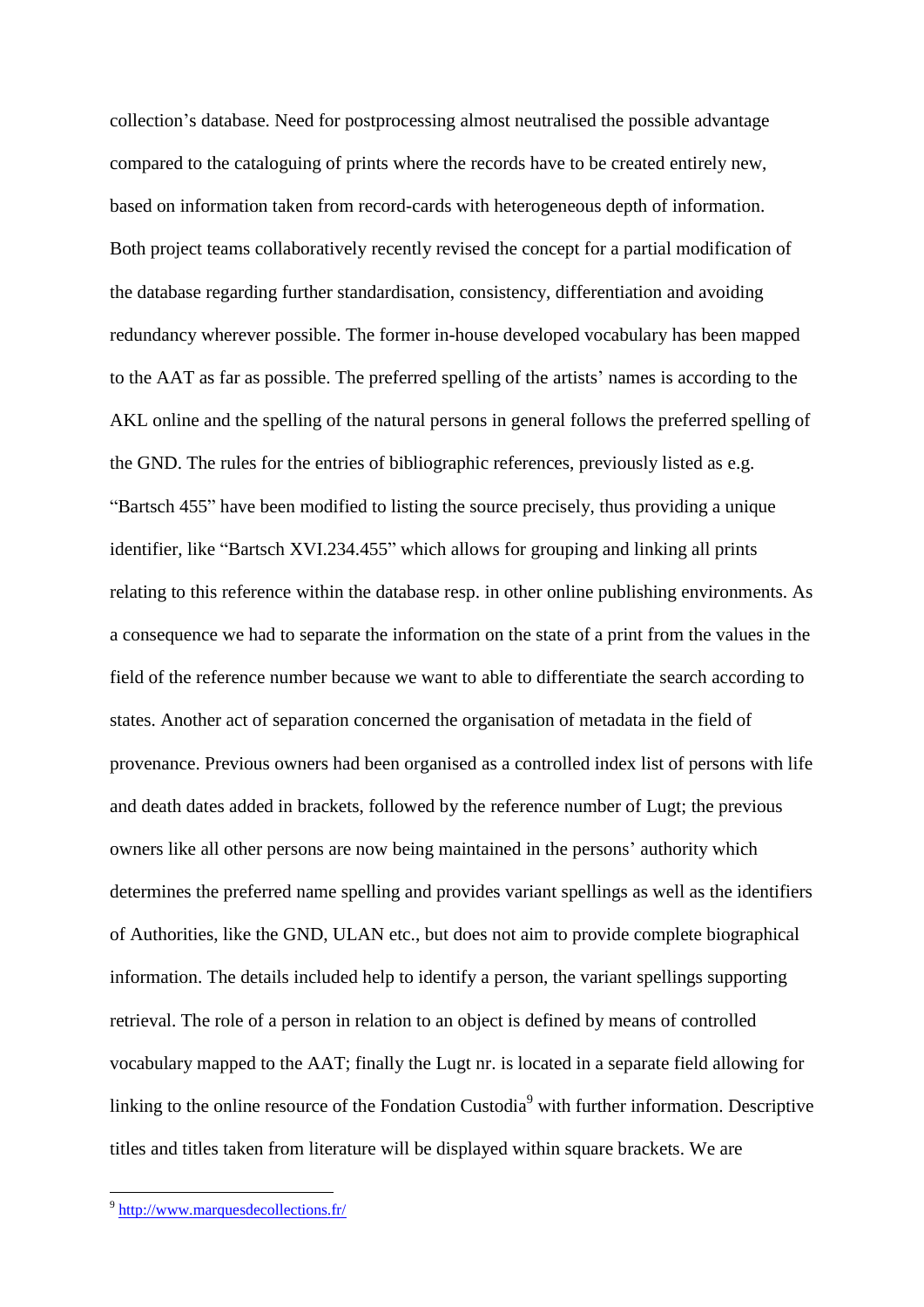currently working on the modification of our documentation concerning related objects which is a crucial group within the records. We will have to split the free text information to several smaller units which may be controlled, such as Type of Relation (Index, in-house), Object Type (AAT), Artist (Authority), Role (AAT), Authenticity (Index, in-house), if possible: Title of the Object, Location, Authenticity of location [current location; in case of information by inscription: previous location], if possible: Inv. Nr.; Link to the related object.

Special fields organise the frequent relations between prints belonging to a series or prints belonging together in a broader sense of editorial context linking the respective records allowing for skipping from one entry to the whole series.

Initially the cataloguing needs of prints and drawings appeared to be more diverging than they turned out to be; the only difference remains the free text description of materials and techniques for the drawings which is complemented by additional indexation. All other fields may be used for both object types based on controlled vocabulary.

With regard to gathering traces of previous handling of the objects diligent inspection documents relevant hand written notes recto and verso as well as specific traces of use like in workshop context, or traces revealing that prints have been cut out of books, or rests of paper fibres testifying former states of storage, e.g. glued in albums, traces of impressions from other prints on the verso, and even damages like worm holes and damage by water may provide valuable hints for the reconstruction of former affiliation in the course of the collection's history. Finally a short excerpt taken from the invitation to the conference in 2011: *"A web-based collective print index cumulating the data pools of many print collections is a logical consequence of the advancement of systematic indexing. Such a tool gives the possibility to reconstruct lost contexts between prints and books or manuscripts, for example. Digital indexing provides further possibilities for the virtual reconstruction of historically related collections. In the digital era the relevance of the graphic image, and therefore also of print collections, depends significantly on a quantitatively and qualitatively convincing*